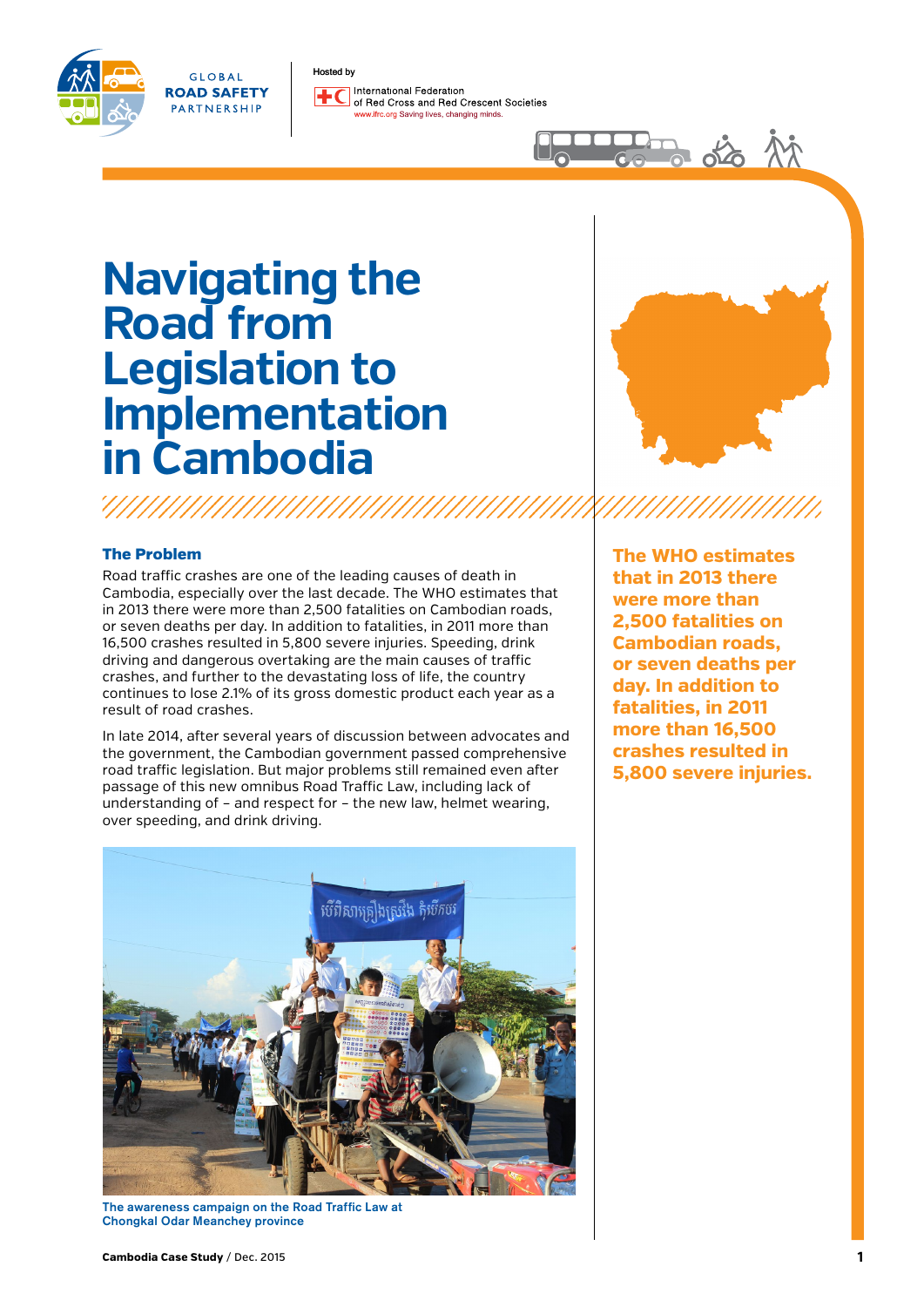



International Federation of Red Cross and Red Crescent Societies rc.org Saving lives, changing minds.

# **Navigating the Road from Legislation to Implementation in Cambodia**

Hosted by



A community forum held to highlight the strengthened Road Traffic Law

Even though civil society organizations (CSOs) and the Cambodian Red Cross were pleased about the legislation, they knew lives would continue to be lost if the legislation was now implemented on the roads. In this context, a coalition of NGOs who had worked together previously to support the passage of the legislation, including GRSP grantees Advocacy and Policy Institute (API), Cambodian Red Cross (CRC), and Women's Media Centre, continued to collaborate as a NGO working group on road safety to advocate for implementation of the Road Traffic Law.

## The Policy Challenge

The Road Traffic Law 2015 contains 12 chapters with 92 articles that address many issues, including drink driving, speeding and lack of helmet use, truck and bus driver regulations and laws relating to licencing, vehicle registration and condition. The law also defines the police's powers to enforce the traffic laws and increases in fines.

Looking forward to implementation, the NGO working group had several concerns. While the legislation was comprehensive in many ways, there were still weaknesses that needed to be addressed. The new legislation still was not clear regarding fines and penalties for certain traffic violations. In addition, the group noted that another piece of legislation that aimed to reduce drink driving – The Alcohol Management Law – was not being prioritized by the government.

Second, the working group was concerned that the government lacked the political will, funding, and capacity to adequately enforce the legislation at both national and provincial levels. Other issues like HIV/AIDs and landmine and explosive remnants of war (ERW) were currently higher political priorities.

Third, they believed that NGOs and the public needed to better understand the legislation in order to follow the law and maintain advocacy for implementation. At this stage the NGO working group did not have an advocacy strategy or much ability to influence government policy. Other civil society organizations and **The Road Traffic Law 2015 contains 12 chapters with 92 articles that address many issues, including drink driving, speeding and lack of helmet use, truck and bus driver regulations and laws relating to licencing, vehicle registration and condition.** 

 $\frac{1}{2}$  of  $\frac{1}{2}$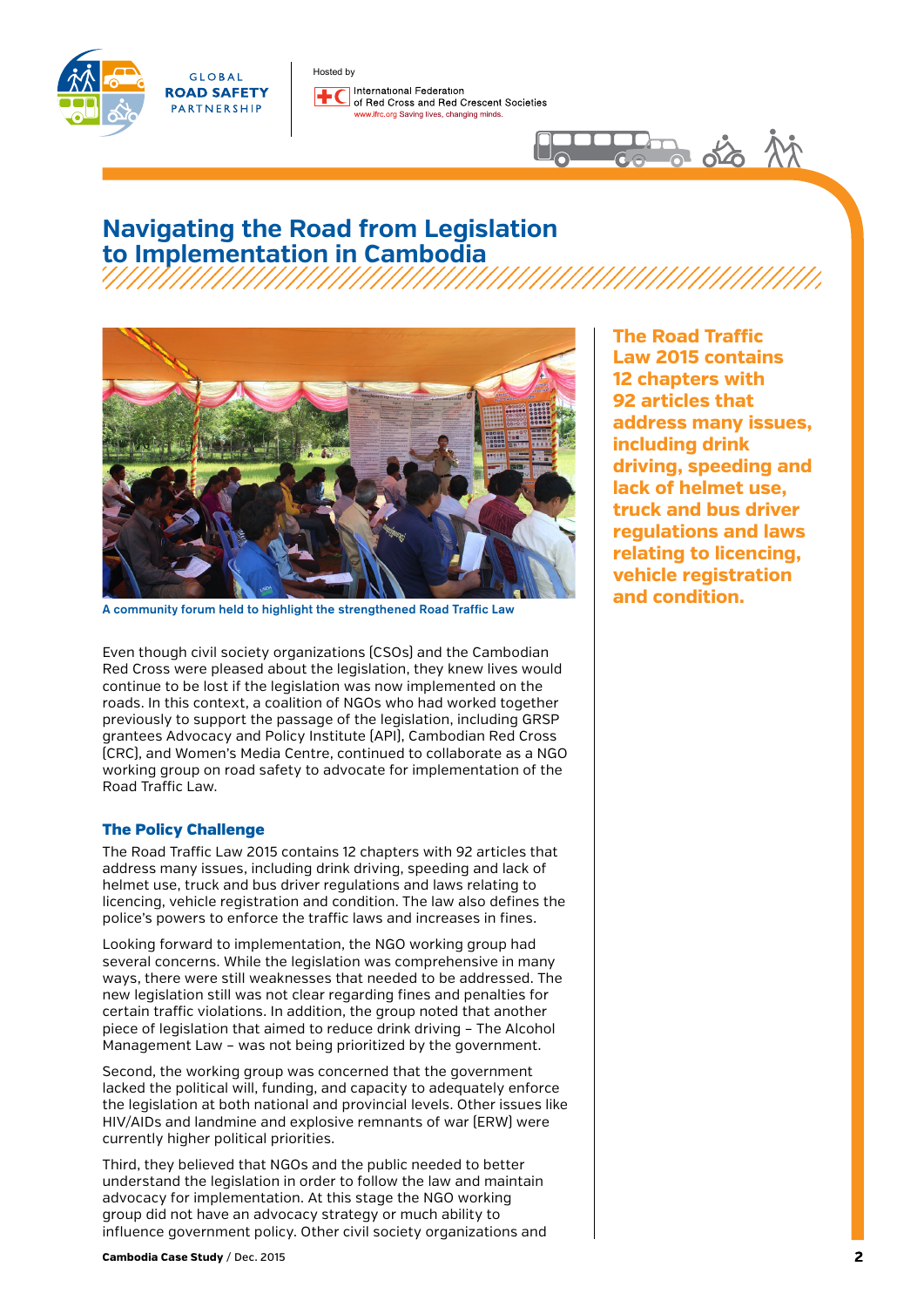



Hosted by International Federation of Red Cross and Red Crescent Societies ifrc.org Saving lives, changing minds.



# **Navigating the Road from Legislation to Implementation in Cambodia**

development partners also had not made road safety a priority in their programmes and policy interventions. Knowledge was also low among the general public.

## The Tactic

In 2015, GRSP grantees within the NGO working group began to address these challenges by focusing on implementation of the new law. They began by developing an advocacy strategy that prioritized education about the new legislation, advocacy for funding and to increase political will.

The grantees had to work with limited resources and in a wide range of provinces, and as such they identified their specific organisational strengths as part of a coalition, to ensure that their work was targeted in areas where they would have significant impact. The governance system in Cambodia is hierarchical; political directives are required to commence at the national level and then shift to the provincial and then to the districts.



A live show held by the Women's Media Centre to push the sub degree implementations.

In this context, the grantees identified that they needed to develop good practice examples of implementation at the provincial and district levels and work in close collaboration to ensure consistency in their campaign. For example, given their significant experience at the district level, API focused their attention on working with the District Authorities, whilst CRC worked directly with the provincial governments. The coordination between the organisations was critical as district plans have to be approved by the provincial governments, which reinforced the need for close collaboration within the grantees working across the different levels of government.

To address policy gaps in the legislation, the groups worked with the government to provide input on implementing regulations (or sub-decrees) that address key concerns, including speeding, penalties, and the formation of the National Road Safety Committee. These regulations were eventually adopted with input from the GRSP partners.

#### CHECKLIST: **Moving from Legislation to Implementation**

- 1. Clearly define the implementation advocacy strategy and objectives. This strategy will be linked to the strategy for passage of legislation but will likely prioritize new objectives, target audiences, and activities.
- 2. Create a strong network. Prioritizing partnership and coordination among road safety actors will become increasingly important with the growing number of groups and individuals involved in implementation of legislation.
- 3. Continue to work with the government and political parties. Understanding and supporting a clear government plan, as well as the ongoing priorities of key policy makers, may help gain funding and political support for implementation.
- 4. Focus on sub-national integration. Now that the legislation is passed, focus on how it is implemented into sub-national (district, provincial, etc) policies and activities.

**Want to learn more? You can find other resources for advocates at [www.grsproadsafety.org](http://www.grsproadsafety.org/what-we-do/road-safety-advocacy)**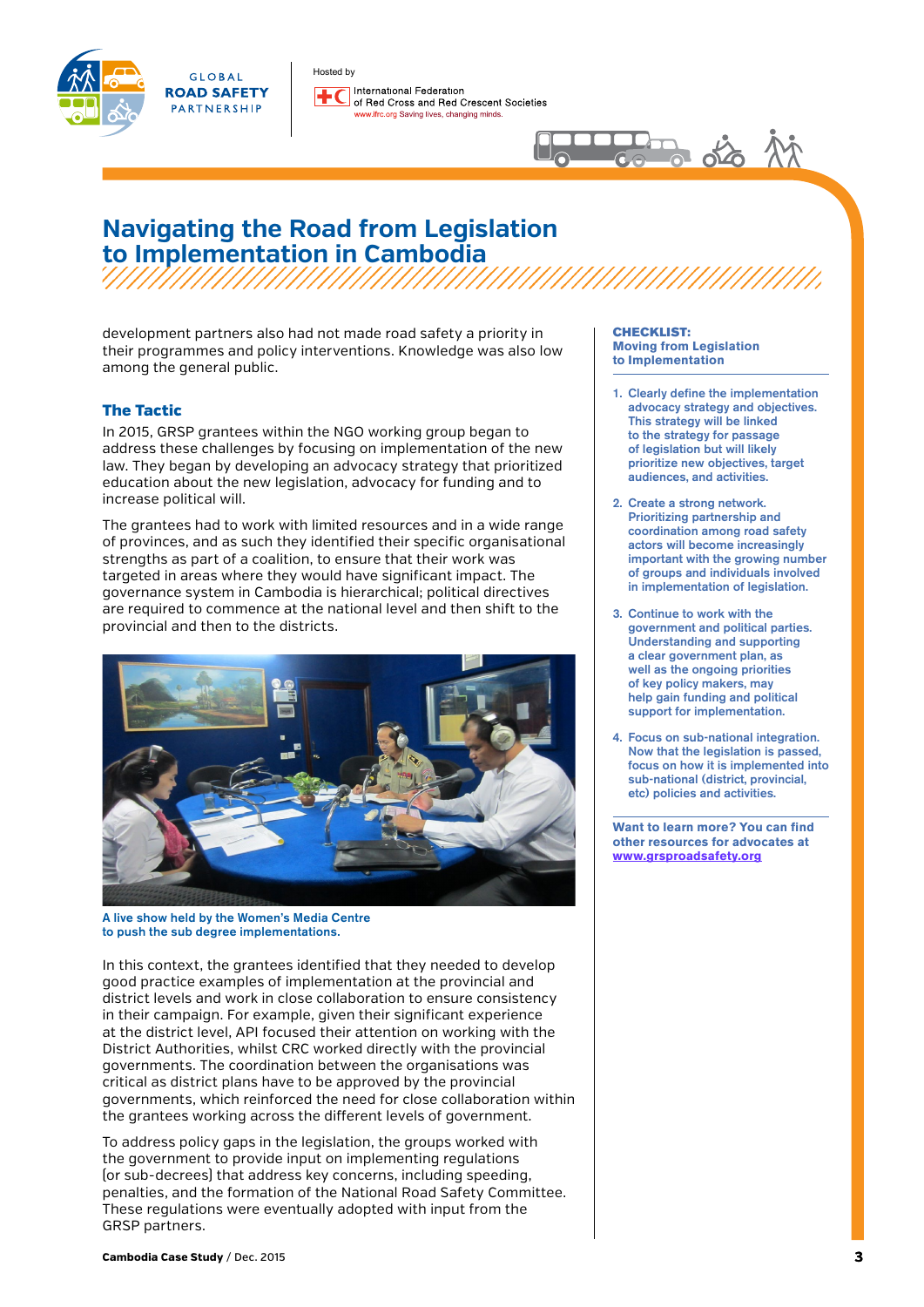



# **Navigating the Road from Legislation to Implementation in Cambodia** ,,,,,,,,,,,,,,,,,,,,,,,,,,,,



 **The Traffic and My Safety booklet**

They also focus on how to gain political support and funding for national implementation at provincial levels. The NGO partners advocate to the government and donors to commit funds for implementation. They organise meetings and workshops to provide evidence about the toll of road crashes and remaining policy gaps. Going forward, they will also partner with local officials to determine how best to integrate the legislation into the country's five-year district and provincial development plans.

To help governmental institutions build knowledge and skills, the NGOs conduct trainings and workshops on road safety and the new road legislation for law enforcement officers and local authorities. They have also developed materials and educational tools, including training curriculums on advocacy for drink driving and on the provisions of the road traffic law.

Educating the public and other civil society partners on the new legislation is also been a priority. To that end, they implement an education awareness campaign that has included public forums, IEC materials on road safety and a road traffic law enforcement campaign booklet called Traffic and My Safety. The campaign has mobilized youth groups to raise awareness of the new law and encourage public compliance.

**Educating the public and other civil society partners on the new legislation is also been a priority. To that end, they implement an education awareness campaign that has included public forums, IEC materials on road safety and a road traffic law enforcement campaign booklet called Traffic and My Safety.** 

品 ぬ